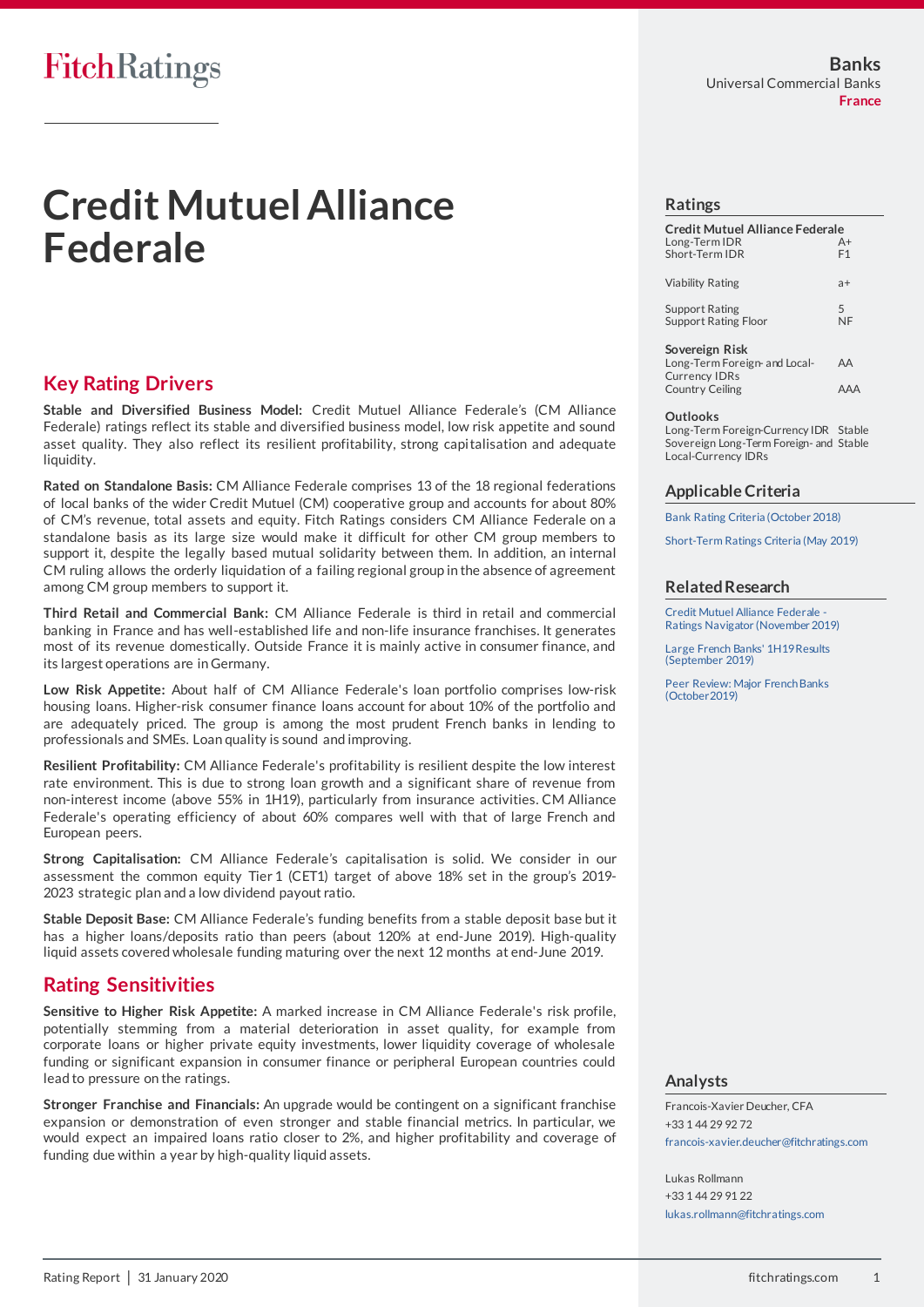# **FitchRatings**

CM Alliance Federale's Short-Term Issuer Default Rating (IDR) of 'F1' is the lower of the two possible Short-Term IDRs mapping to an 'A+' Long-Term IDR due to Fitch's funding and liquidity assessment of 'a' for the banking group.

### **Issuer Ratings**

| <b>Rating level</b>                            | Rating         |
|------------------------------------------------|----------------|
| Banque Federative du Credit Mutuel S.A. (BFCM) |                |
| Long-Term IDR                                  | $A+$ /Stable   |
| Short-Term IDR                                 | F <sub>1</sub> |
| Derivative Counterparty Rating                 | $A+(dcr)$      |
| <b>Viability Rating</b>                        | a+             |
| <b>Support Rating</b>                          | 5              |
| Support Rating Floor                           | <b>NF</b>      |
| Credit Industriel et Commercial S.A. (CIC)     |                |
| Long-Term IDR                                  | $A+$ /Stable   |
| Short-Term IDR                                 | F <sub>1</sub> |
| <b>Viability Rating</b>                        | $a+$           |
| <b>Support Rating</b>                          | 5              |
| Support Rating Floor                           | <b>NF</b>      |
| Source: Fitch Ratings                          |                |

Fitch has common Viability Ratings (VRs) and IDRs for CM Alliance Federale, BFCM and CIC. BFCM was 80% of CM Alliance Federale's consolidated assets at end-June 2019 (the other 20% relate to the local CM banks). It is the group's main issuing vehicle on the financial markets and it coordinates the group's subsidiaries. CIC is owned by BFCM and accounts for about 45% of group assets. It is one of the group's two retail and commercial networks in France and hosts the group's modest corporate and investment banking activities.

BFCM and CIC are highly integrated within CM Alliance Federale in terms of management, systems, capital and liquidity. This means the subsidiaries and group's credit profiles cannot be separated.

### **Debt Rating Classes**

| <b>Rating level</b>               | Rating     |
|-----------------------------------|------------|
| <b>BFCM</b>                       |            |
| Senior preferred                  | $A+/F1$    |
| Senior non-preferred              | $A+$       |
| Subordinated Tier 2               | А          |
| Legacy deeply subordinated Tier 1 | <b>BBB</b> |
| <b>CIC</b>                        |            |
| Senior preferred                  | $A+$ /F1   |
| Source: Fitch Ratings             |            |

Preferred and non-preferred senior debt ratings are aligned because the group's buffers of qualifying junior debt and non-preferred senior debt (in combination around 4% of riskweighted assets (RWAs) at end-June 2019) are insufficient to justify an uplift of the preferred senior debt ratings under our current criteria. We estimate the required buffer at above 8% of RWAs.

We rate subordinated Tier 2 debt one notch below CM Alliance Federale's VR to reflect below-average recoveries for this type of debt. Legacy deeply subordinated Tier 1 securities are rated four notches below CM Alliance Federale's VR to reflect the high loss severity risk of these securities (two notches from the VR) and a higher risk of non-performance (an additional two notches) relative to the bank's VR.

On 15 November 2019, Fitch published *Exposure Draft: Bank Rating Criteria*, which included proposals to alter the notching of certain debt securities.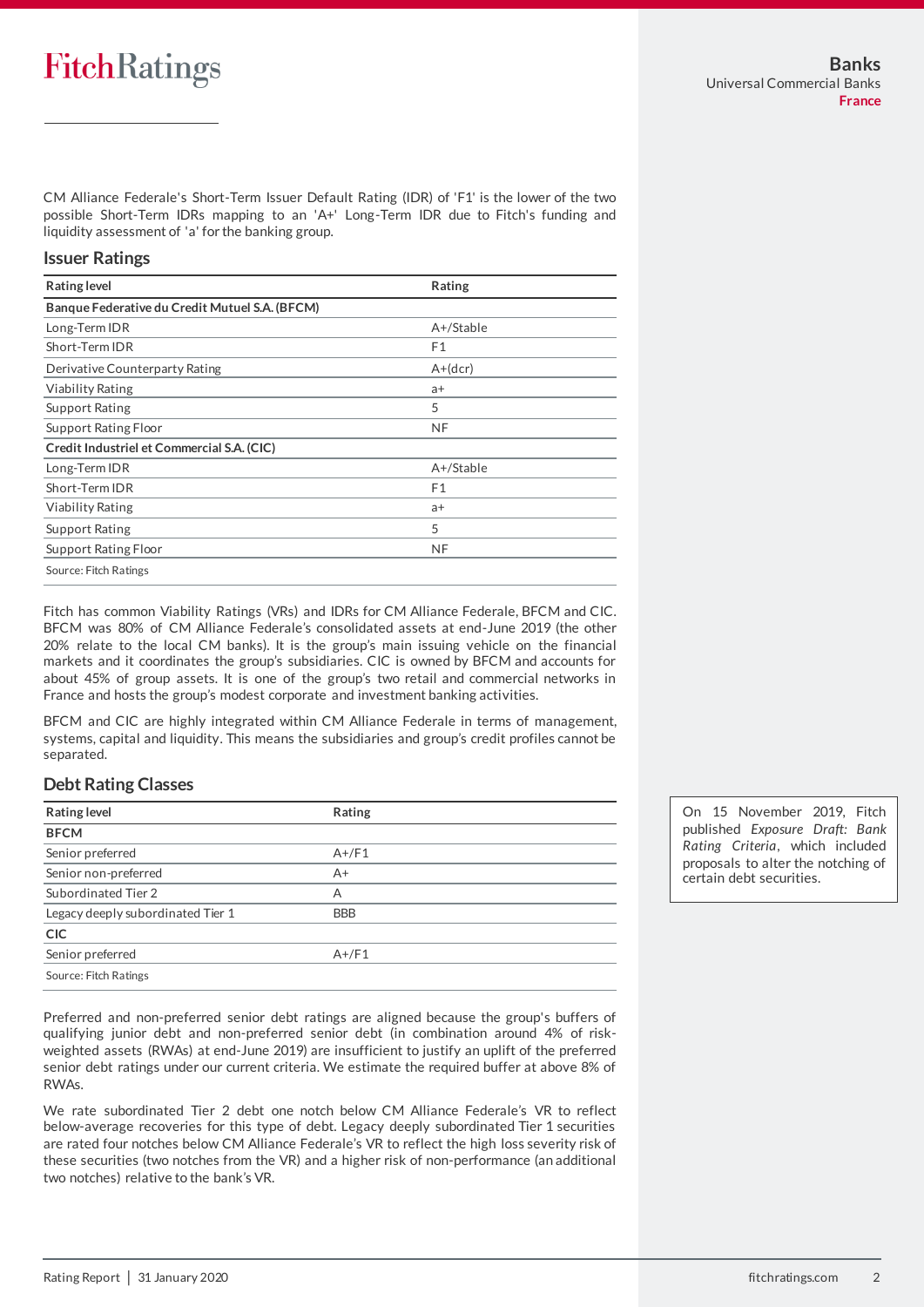**Ratings Navigator**

|                  |              |                          | <b>Credit Mutuel Alliance Federale</b> |                          |                      |                      |                                                         | <b>ESG Relevance:</b>        |                        |                         |                                                      | <b>Banks</b><br><b>Ratings Navigator</b> |
|------------------|--------------|--------------------------|----------------------------------------|--------------------------|----------------------|----------------------|---------------------------------------------------------|------------------------------|------------------------|-------------------------|------------------------------------------------------|------------------------------------------|
|                  | Peer Ratings | Operating<br>Environment | Company Profile                        | Management &<br>Strategy | <b>Risk Appetite</b> | <b>Asset Quality</b> | <b>Financial Profile</b><br>Earnings &<br>Profitability | Capitalisation &<br>Leverage | Funding &<br>Liquidity | <b>Viability Rating</b> | <b>Support Rating Issuer Default</b><br><b>Floor</b> | Rating                                   |
| aaa              |              |                          |                                        |                          |                      |                      |                                                         |                              |                        | aaa                     | AAA                                                  | AAA                                      |
| $aa+$            |              |                          |                                        |                          |                      |                      |                                                         |                              |                        | $aa+$                   | $AA+$                                                | $AA+$                                    |
| aa               |              |                          |                                        |                          |                      |                      |                                                         |                              |                        | aa                      | AA                                                   | AA                                       |
| aa-              |              |                          |                                        |                          |                      |                      |                                                         |                              |                        | aa-                     | AA-                                                  | AA-                                      |
| $a+$             |              |                          |                                        |                          |                      |                      |                                                         |                              |                        | la+                     | A+                                                   | lA+<br><b>Stable</b>                     |
| a                |              |                          |                                        |                          |                      |                      |                                                         |                              |                        | $\mathbf{a}$            | А                                                    | A                                        |
| $a-$             |              |                          |                                        |                          |                      |                      |                                                         |                              |                        | $a-$                    | А-                                                   | A-                                       |
| bb <sub>b+</sub> |              |                          |                                        |                          |                      |                      |                                                         |                              |                        | bbb+                    | BBB+                                                 | BBB+                                     |
| bbb              |              |                          |                                        |                          |                      |                      |                                                         |                              |                        | bbb                     | <b>BBB</b>                                           | <b>BBB</b>                               |
| bbb-             |              |                          |                                        |                          |                      |                      |                                                         |                              |                        | bbb-                    | BBB-                                                 | BBB-                                     |
| $bb+$            |              |                          |                                        |                          |                      |                      |                                                         |                              |                        | $bb+$                   | BB+                                                  | $BB+$                                    |
| bb               |              |                          |                                        |                          |                      |                      |                                                         |                              |                        | bb                      | <b>BB</b>                                            | <b>BB</b>                                |
| bb-              |              |                          |                                        |                          |                      |                      |                                                         |                              |                        | bb-                     | BB-                                                  | BB-                                      |
| $b+$             |              |                          |                                        |                          |                      |                      |                                                         |                              |                        | $b+$                    | $B+$                                                 | $B+$                                     |
| $\mathbf b$      |              |                          |                                        |                          |                      |                      |                                                         |                              |                        | $\mathbf b$             | B                                                    | в                                        |
| $b -$            |              |                          |                                        |                          |                      |                      |                                                         |                              |                        | $b -$                   | <b>B-</b>                                            | B-                                       |
| $CCC +$          |              |                          |                                        |                          |                      |                      |                                                         |                              |                        | $ccc+$                  | CCC+                                                 | CCC+                                     |
| CCC              |              |                          |                                        |                          |                      |                      |                                                         |                              |                        | ccc                     | CCC                                                  | CCC                                      |
| CCC-             |              |                          |                                        |                          |                      |                      |                                                         |                              |                        | ccc-                    | CCC-                                                 | CCC-                                     |
| cc               |              |                          |                                        |                          |                      |                      |                                                         |                              |                        | cc                      | <b>CC</b>                                            | CC                                       |
| $\mathbf{c}$     |              |                          |                                        |                          |                      |                      |                                                         |                              |                        |                         | c                                                    | C                                        |
|                  |              |                          |                                        |                          |                      |                      |                                                         |                              |                        |                         | NF.                                                  | D or RD                                  |

# **Peer Comparison**

| <b>Peer Comparison</b>          |                          |                    |                          |                  |                  |                             |                              |                        |                     |
|---------------------------------|--------------------------|--------------------|--------------------------|------------------|------------------|-----------------------------|------------------------------|------------------------|---------------------|
| <b>Peer Group Summary</b>       | Operating<br>Environment | Company<br>Profile | Management<br>& Strategy | Risk<br>Appetite | Asset<br>Quality | Earnings &<br>Profitability | Capitalisation<br>& Leverage | Funding &<br>Liquidity | Viability<br>Rating |
| Credit Mutuel Alliance Federale | aa-                      | $a+$               | a                        | $a+$             | a                | $a+$                        | aa-                          | a                      | $a+$                |
| Credit Agricole                 | aa-                      | aa-                | $a+$                     | $a+$             | $a+$             | $a+$                        | aa-                          | $a+$                   | $a+$                |
| Groupe BPCE                     | aa-                      | $a+$               | $a+$                     | $a+$             | a-               | a                           | a+                           | a                      | $a+$                |
| BNP Paribas S.A.                | aa-                      | $a+$               | $a+$                     | a                | bbb+             | $a+$                        | $a-$                         | $a+$                   | $a+$                |
| Societe Generale S.A.           | aa-                      | a                  | a                        | a                | bb <sub>+</sub>  | a                           | $a-$                         | a                      | a                   |
| ING Group N.V.                  | aa-                      | $a+$               | $a+$                     | a                | a                | a                           | $a+$                         | $a+$                   | $a+$                |
| Cooperatieve Rabobank U.A.      | aa-                      | $a+$               | a                        | $a+$             | $a -$            | a-                          | $a+$                         | $a+$                   | $a+$                |
| Nordea Bank Abp                 | aa-                      | aa-                | aa-                      | aa-              | $a+$             | $a+$<br>┳                   | aa-                          | $a+$                   | aa-                 |
| Lloyds Banking Group plc        | aa-<br>v                 | $a+$               | $a+$                     | a                | a                | a                           | a                            | a                      | a                   |

# **Significant Changes**

### **Integration of Other CM Federations**

Two small CM federations (Massif Central and Antilles-Guyane) joined CM Alliance Federale on 1 January 2020, increasing the number of regional federations of local banks affiliated to CM Alliance Federale to 13 from 11. CM Massif Central's IT migration from Credit Mutuel Arkea's platform to CM Alliance Federale's Euro-Information's platform took place the next day, while CM Antilles-Guyane already used CM Alliance Federale's IT systems. These two regional federations will only be a small addition to CM Alliance Federale's franchise (112,000 and 155,000 clients at end-2018, respectively).

|                                                                                                                           | <b>Bar Chart Legend</b>                               |        |          |  |  |  |  |
|---------------------------------------------------------------------------------------------------------------------------|-------------------------------------------------------|--------|----------|--|--|--|--|
| Vertical bars - VR range of Rating Factor<br>Bar Colors - Influence on final VR<br>Higher influence<br>Moderate influence |                                                       |        |          |  |  |  |  |
|                                                                                                                           | Lower influence<br>Bar Arrows - Rating Factor Outlook |        |          |  |  |  |  |
| 介                                                                                                                         | Positive                                              | ſ,     | Negative |  |  |  |  |
| ít                                                                                                                        | Evolving                                              | $\Box$ | Stable   |  |  |  |  |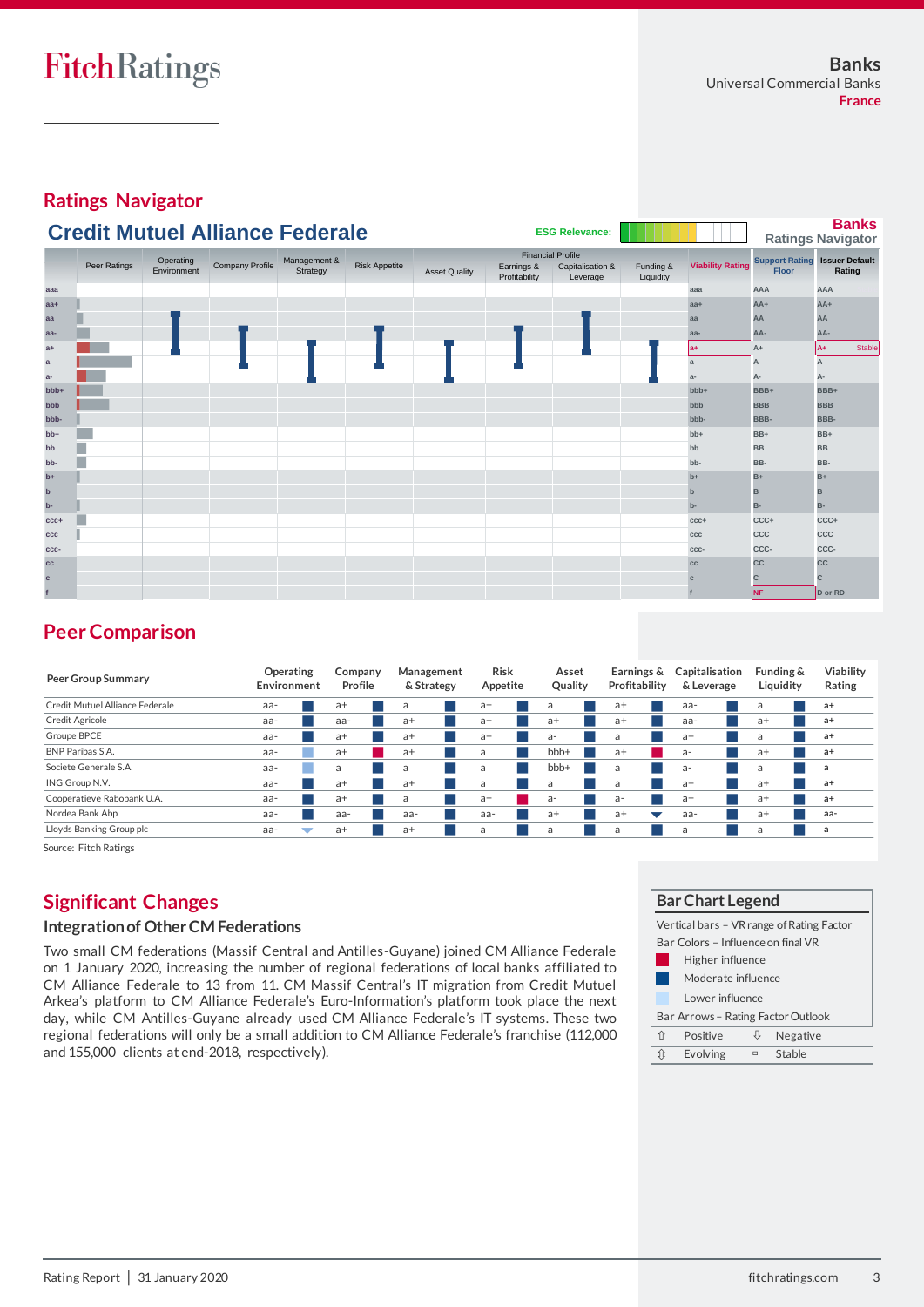## **Company Summary and Key Qualitative Assessment Factors**

### **Strong Bancassurance Franchise in France**

CM Alliance Federale is the largest alliance of regional federations within the CM group. It is the third largest retail and commercial banking group in France and the fifth largest by total assets. CM Alliance Federale has a universal bancassurance business model largely oriented towards traditional banking activities.

CM Alliance Federale mainly operates in France, where it has two main branch networks: 13 CM regional federations and CIC's nationwide network. These are complemented by specialised consumer finance (Cofidis), leasing and factoring subsidiaries. CM Alliance Federale had sound domestic market shares of 13% in loans and 12% in deposits at end-2018 and has particularly strong market shares in the eastern part of France.

Insurance activities are key for the bank as an important source of fee income and diversification. The group was among the first French banks to diversify into insurance with Groupe des Assurances du Credit Mutuel (GACM) and has notable franchises in both life and non-life insurance (about 5% market share in life, car and home insurance). Other businesses including IT services, telecoms, home security systems or real estate brokerage, further contribute to revenue diversification.

Outside France, CM Alliance Federale is mainly present in Germany through Targobank AG, which specialises in consumer finance, leasing and factoring. CM Alliance Federale also has a modest bancassurance presence in Spain, and Cofidis' second largest country of operations after France is Portugal, followed by Spain, Belgium and Italy.

### **Revenue Diversification and Capital Preservation**

CM Alliance Federale's management has a high degree of depth, credibility and experience but is subject to less market accountability than most peers as the group has no listed entity. As a cooperative, CM Alliance Federale is not exposed to short-term returns pressure, and its corporate governance provides reasonable protection of creditors' interests, despite the absence of external independent board members.

The group's 2019-2023 strategic plan focuses on revenue diversification (3% annual growth in revenue through increased cross-selling) and further capital strengthening (18% CET1 ratio target by 2023). CM Alliance Federale will expand its insurance offering targeting professionals and small corporates and grow ancillary businesses such as telecoms or real estate brokerage. The group's management does not rule out seizing moderate-size external growth opportunities in the eurozone.

### **Conservative Risk Approach**

CM Alliance Federale's low risk appetite reflects the group's cooperative nature, its focus on France and its centralised and sound risk controls. The latter are supported by harmonised IT systems across group entities. Branch network employee remuneration does not include variable pay, which favours long-term business relationships with clients and reduces incentives for promoting risky loan applications.

Low-risk housing loans are conservatively originated. They are generally fixed rate for life and fully amortising, in line with French banking peers. Consumer loans originated by Cofidis and Targobank AG are higher risk than those originated within the French branch networks, but this is appropriately compensated by high net interest margins. The share of revolving loans has decreased significantly due to more stringent regulation in France, and CM Alliance Federale aims at developing auto loans, traditonnally the best performing consumer loan market segment.

Lending to corporates is mainly to professionals, SMEs and midcaps, and CM Alliance Federale's underwriting standards are among the most prudent within the French banking sector.

Interest-rate risk from life insurance activities is mitigated by low minimum rates on French life insurance guaranteed savings contracts and a high 6.3% policyholder participation reserve at end-2018, which we expect to increase further at end-2019.





Note: Other Europe mainly relates to Luxembourg and Belgium Source: Fitch Ratings, CM Alliance Federale

### **Operating Income by**



<sup>a</sup> Excl. Corporate Centre Source: Fitch Ratings, CM Alliance Federale

### **Financial Targets**

|                                       | 2019-2023 | 1H19                      |
|---------------------------------------|-----------|---------------------------|
| Revenue growth 3.0 annually<br>$(\%)$ |           | 3.7 <sup>a</sup>          |
| Cost/income (%)                       | < 60      | 61                        |
| Net income                            | > FUR4hn  | FUR3.3hn<br>annualised    |
| Net income/<br><b>RWAs (%)</b>        | >1.5      | 1.5<br>annualised         |
| CET1 ratio (%)                        | >18.0     | 17.4<br>(fully<br>loaded) |

a Excluding corporate centre Source: Fitch Ratings, CM Alliance Federale

### **Gross Loans by Type**



Source: Fitch Ratings, CM Alliance Federale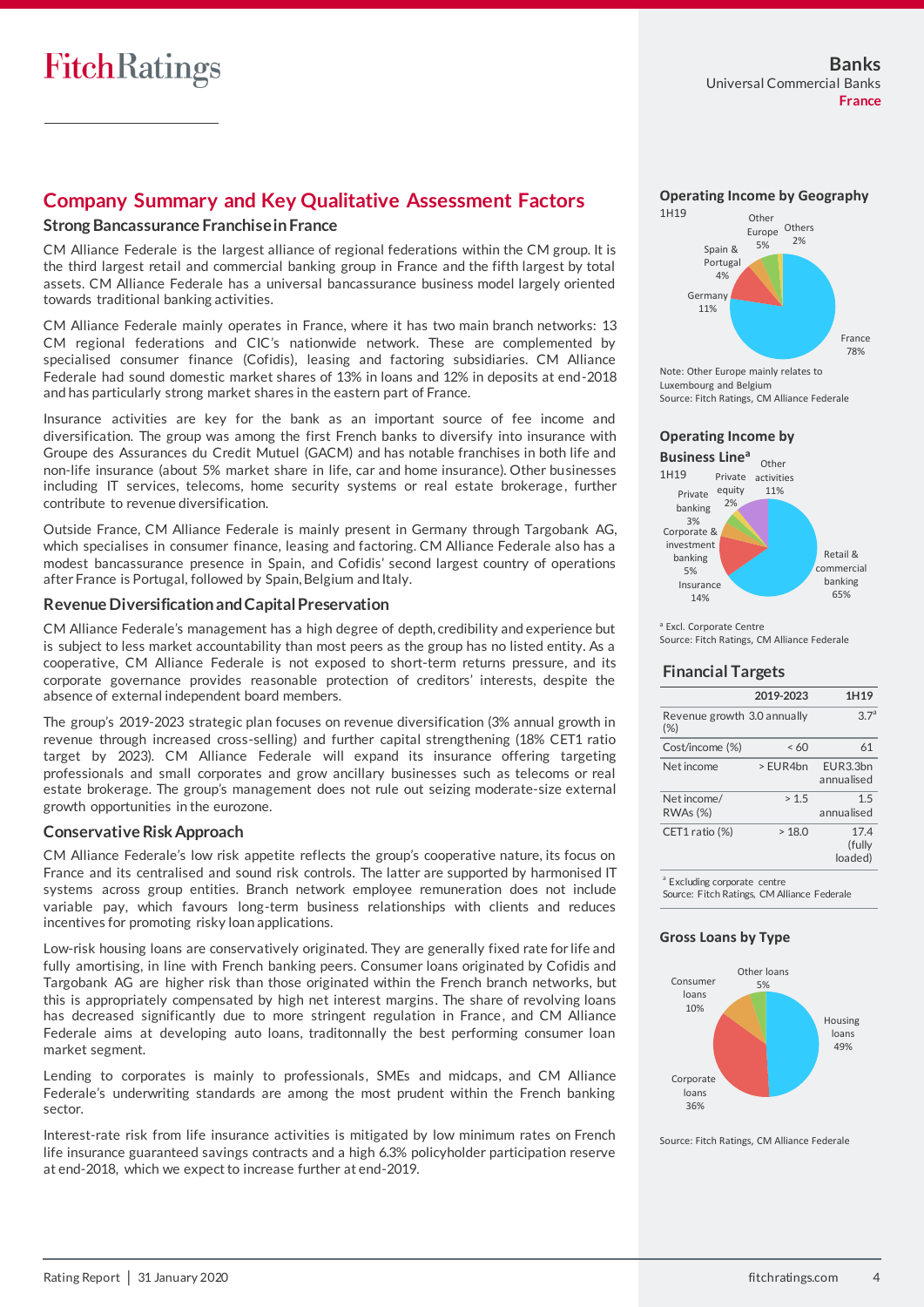# **Summary Financials and Key Ratios**

|                                        | 30 Jun 19             | 31 Dec 18             | 31 Dec 17             | 31 Dec 16             |
|----------------------------------------|-----------------------|-----------------------|-----------------------|-----------------------|
|                                        | 6 months - interim    | Year end              | Year end              | Year end              |
|                                        | (EURm)                | (EURm)                | (EURm)                | (EURm)                |
|                                        | Audited - unqualified | Audited - unqualified | Audited - unqualified | Audited - unqualified |
| Summary income statement               |                       |                       |                       |                       |
| Net interest & dividend income         | 3,307.0               | 6,217.0               | 5,842.0               | 5,658.0               |
| Net fees and commissions               | 1,757.0               | 3,613.0               | 3,511.0               | 3,256.0               |
| Other operating income                 | 2,492.0               | 4,307.0               | 4,322.0               | 4,251.0               |
| Total operating income                 | 7,556.0               | 14,137.0              | 13,675.0              | 13,165.0              |
| Operating costs                        | 4.568.0               | 8,714.0               | 8,458.0               | 8,202.0               |
| Pre-impairment operating profit        | 2,988.0               | 5,423.0               | 5,217.0               | 4,963.0               |
| Loan & other impairment charges        | 462.0                 | 904.0                 | 871.0                 | 826.0                 |
| Operating profit                       | 2,526.0               | 4,519.0               | 4,346.0               | 4,137.0               |
| Other non-operating items (net)        | 2.0                   | 44.0                  | 10.0                  | $-130.0$              |
| Tax                                    | 899.0                 | 1,570.0               | 1,929.0               | 1,383.0               |
| Net income                             | 1,629.0               | 2,993.0               | 2,427.0               | 2,624.0               |
| Other comprehensive income             | 723.0                 | $-326.0$              | 40.0                  | $-223.0$              |
| Fitch comprehensive income             | 2,352.0               | 2,667.0               | 2,467.0               | 2,401.0               |
| Summary balance sheet                  |                       |                       |                       |                       |
| <b>Assets</b>                          |                       |                       |                       |                       |
| Gross Ioans                            | 382,708.0             | 369,790.0             | 344,743.0             | 332,219.0             |
| - Of which impaired                    | 11,695.0              | 11,577.0              | 11,755.0              | 13,473.0              |
| Loan loss allowances                   | 8,172.0               | 8,109.0               | 7,016.0               | 8,492.0               |
| Net loans                              | 374,536.0             | 361,681.0             | 337,727.0             | 323,727.0             |
| Interbank                              | 40,072.0              | 36,991.0              | 28,263.0              | 28,644.0              |
| Derivatives                            | 8,642.0               | 7,111.0               | 6,698.0               | 9,024.0               |
| Other securities & earning assets      | 196,567.0             | 184,649.0             | 164,488.0             | 161,529.0             |
| Total earning assets                   | 619,817.0             | 590,432.0             | 537,176.0             | 522,924.0             |
| Cash and due from banks                | 63,358.0              | 56,696.0              | 57,049.0              | 61,044.0              |
| Other assets                           | 21,539.0              | 20,236.0              | 24,974.0              | 25,788.0              |
| Total assets                           | 704,715.0             | 667,364.0             | 619,199.0             | 609,756.0             |
| Liabilities                            |                       |                       |                       |                       |
| Customer deposits                      | 315,903.0             | 302,295.0             | 286,515.0             | 274,690.0             |
| Interbank and other short-term funding | 120,514.0             | 112,631.0             | 106,315.0             | 118,136.0             |
| Other long-term funding                | 74,643.0              | 70,282.0              | 64,404.0              | 57,313.0              |
| Trading liabilities and derivatives    | 7,197.0               | 6,762.0               | 8,186.0               | 10,151.0              |
| Total funding                          | 518,256.0             | 491,970.0             | 465,420.0             | 460,290.0             |
| Other liabilities                      | 140,834.0             | 131,799.0             | 112,789.0             | 109,879.0             |
| Pref. shares and hybrid capital        | 1,024.0               | 1,027.0               | 1,037.0               | 1,038.0               |
| Total equity                           | 45,625.0              | 43,595.0              | 40,990.0              | 39,587.0              |
| Total liabilities and equity           | 704,715.0             | 667,364.0             | 619,199.0             | 609,756.0             |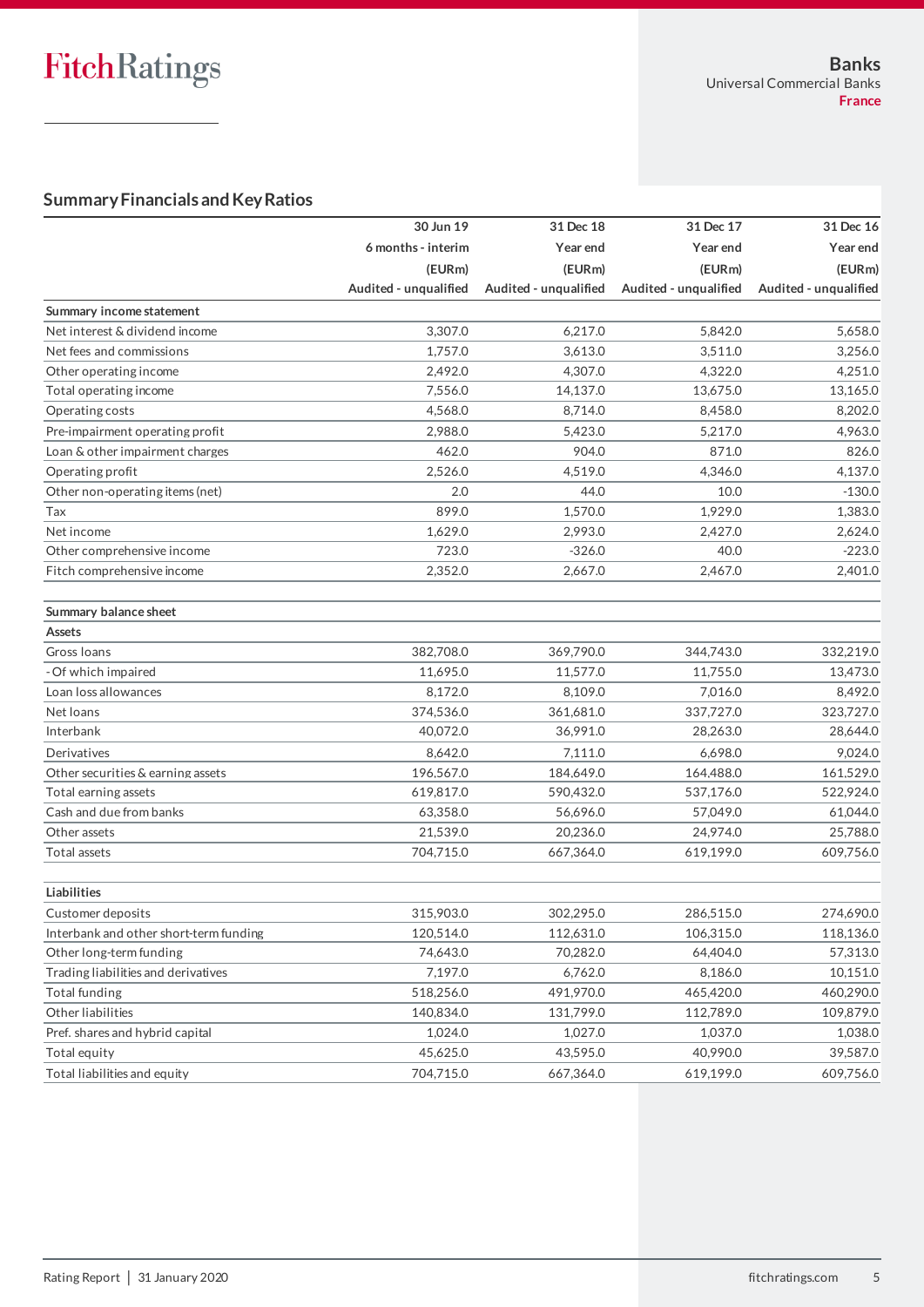# **Summary Financials and Key Ratios**

|                                             | 30 Jun 19 | 31 Dec 18 | 31 Dec 17 | 31 Dec 16 |
|---------------------------------------------|-----------|-----------|-----------|-----------|
| Ratios (annualised as appropriate)          |           |           |           |           |
|                                             |           |           |           |           |
| Profitability                               |           |           |           |           |
| Operating profit/risk-weighted assets       | 2.4       | 2.1       | 2.2       | 2.0       |
| Net interet income/average earning assets   | 1.1       | 1.1       | 1.1       | 1.0       |
| Non-interest expense/gross revenues         | 60.6      | 61.9      | 60.4      | 61.7      |
| Net Income/average equity                   | 7.4       | 7.1       | 6.0       | 6.8       |
| Asset quality                               |           |           |           |           |
| Impaired loans ratio                        | 3.1       | 3.1       | 3.4       | 4.1       |
| Growth in gross loans                       | 3.5       | 7.3       | 3.8       | 8.7       |
| Loan loss allowances/impaired loans         | 69.9      | 70.0      | 59.7      | 63.0      |
| Loan impairment charges/average gross loans | 0.2       | 0.2       | 0.3       | 0.3       |
| Capitalisation                              |           |           |           |           |
| Fitch Core Capital ratio                    | 16.3      | 15.4      | 16.1      | 14.8      |
| Tangible common equity/tangible assets      | 5.8       | 5.9       | 5.9       | 5.7       |
| Fully loaded common equity Tier 1 ratio     | 17.4      | 16.6      | 16.5      | 15.0      |
| Basel leverage ratio                        | 6.3       | 6.1       | 6.1       | 6.0       |
| Net impaired loans/Fitch Core Capital       | 11.7      | 12.3      | 17.3      | 18.6      |
| Funding & liquidity                         |           |           |           |           |
| Loans/customer deposits                     | 121.2     | 122.3     | 120.3     | 120.9     |
| Liquidity coverage ratio                    | 138.0     | 125.8     | 130.9     | 140.3     |
| Customer deposits/funding                   | 61.6      | 62.1      | 62.4      | 60.8      |
| Net stable funding ratio                    | n.a.      | n.a.      | n.a.      | n.a.      |
| Source: Fitch Ratings, Fitch Solutions      |           |           |           |           |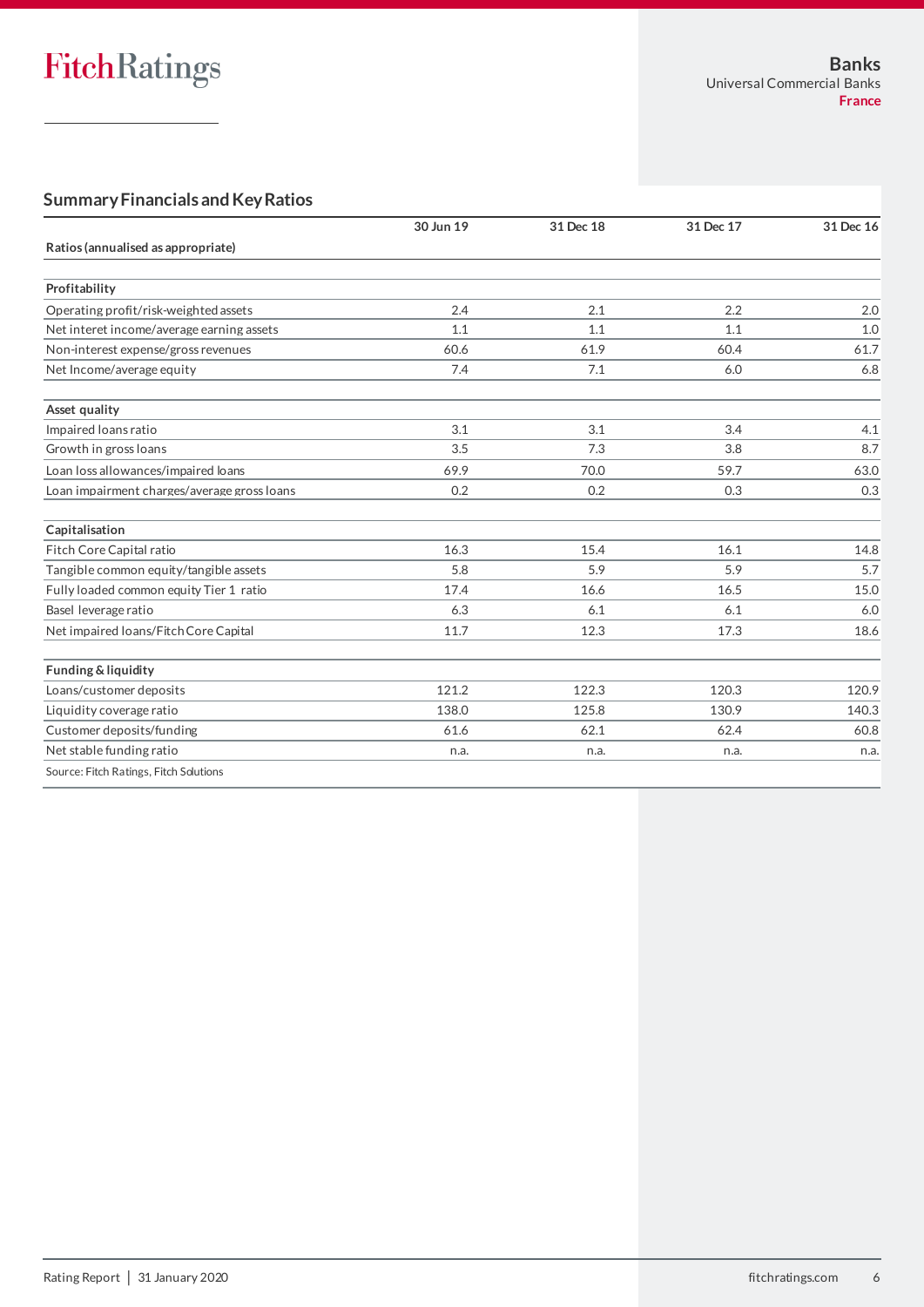## **Key Financial Metrics – Latest Developments**

### **Gradually Improving Loan Quality**

CM Alliance Federale's impaired loans/gross loans ratio has gradually declined and was 3.1% at end-June 2019. It remains slightly higher than the peer average and is driven upwards by consumer finance exposure. This is offset by an above average loan loss allowance/impaired loans ratio of 70%, which limits CM Alliance Federale's reliance on collateral valuation and realisation. Loan impairment charges were contained and in line with the French sector average at about 25bp of gross loans in both 1H19 and 2018.

CM Alliance Federale's main corporate sector concentration is to commercial real estate and development, which were close to 10% of corporate exposure at end-2018. This portfolio is adequately managed. Other large exposures are to the distribution and construction sectors, which can be sensitive to economic cycles. Unlike other major French banks, exposure to oil and gas is low.

### **Resilient Profitability**

Profitability is one of CM Alliance Federale's strengths. The group generates an operating profit/RWAs sustainably above 2%, which compares well with peers. It has been resilient to the low interest-rate environment owing to its universal bancassurance business model. The group's life and non-life insurance operations support the significant contribution of noninterest income to revenue.

CM Alliance Federale was one of the few French banks to be able to grow its domestic retail and commercial banking revenue since 2017 (at about +1% yoy). The group's operating efficiency also compares well with French and European peers. Its cost/income ratio was 61% in 1H19 and CM Alliance Federale targets to reduce it below 60%.

### **Strong Capitalisation**

CM Alliance Federale's fully loaded CET1 ratio increased to a high 17.4% at end-June 2019, which is above the peer average. This is due to a high level of retained earnings, as the remuneration of cooperative shares placed with retail customers is capped by law. Issuance of cooperative shares has been low in the past few years and leaves some capacity for raising capital if needed.

The group's CET1 and total capital ratios provide ample buffer above the 8.75% and 12.25% Supervisory Review and Evaluation Process requirements for 2019 including a 0.25% countercycliclical buffer introduced in July. Regulatory leverage also compares well with that of peers.

GACM's Solvency 2 capital requirement was also well covered at 211% at end-2018, but could suffer from a prolonged low interest rate environment. CM Alliance Federale's CET1 ratio benefits from the treatment of GACM under the "Danish compromise", but Fitch estimates this benefit to have a contained impact on the ratio. The FCC ratio was about 16.3% at end-June 2019 when deducting the net asset value of insurance subsidiaries from the FCC and an estimate of insurance RWAs from regulatory RWAs.

### **Stable Deposit Base; Adequate Liquidity Coverage**

CM Alliance Federale benefits from a stable deposit base, originating mostly from the domestic branch networks and Targobank AG. Customer deposits represent about 60% of total funding.

The loans/deposits ratio was about 120% at end-June 2019, slightly higher than most French and European banking peers. This is partly explained by the absence of deposit collection at Cofidis, and at the leasing and factoring subsidiaries. A significant volume of deposits is also diverted to life insurance savings. The group has a good access to financial markets and shortterm funding is manageable at about 10% of total funding.

Liquidity management is prudent and centralised at the BFCM level. At end-June 2019, the group had a high-quality liquid assets reserve representing close to 15% of total assets excluding insurance assets. It covered short-term wholesale funding and medium-to-longterm funding maturing within the next 12 months.

### **Note on Charts**

Black dashed lines represent indicative quantitative ranges and implied scores for Fitch's core financial metrics for banks operating in the environments that Fitch scores in the 'aa' category like France.

Peer average includes Credit Mutuel Alliance Federale (VR: a+), BNP Paribas S.A. (a+), Credit Agricole (a+),<br>Groupe BPCE (a+), Societe Groupe BPCE (a+), Societe Generale S.A. (a), Cooperatieve Rabobank U.A. (a+), ING Group N.V. (a+), Lloyds Banking Group plc (a) and Nordea Bank Abp (aa-).

### **Asset Quality**



### **Operating Profit/RWAs**



#### **Risk-Weighted Capital Ratios**



Rating Report │ 31 January 2020 7 and the state of the state of the state of the state of the state of the state of the state of the state of the state of the state of the state of the state of the state of the state of t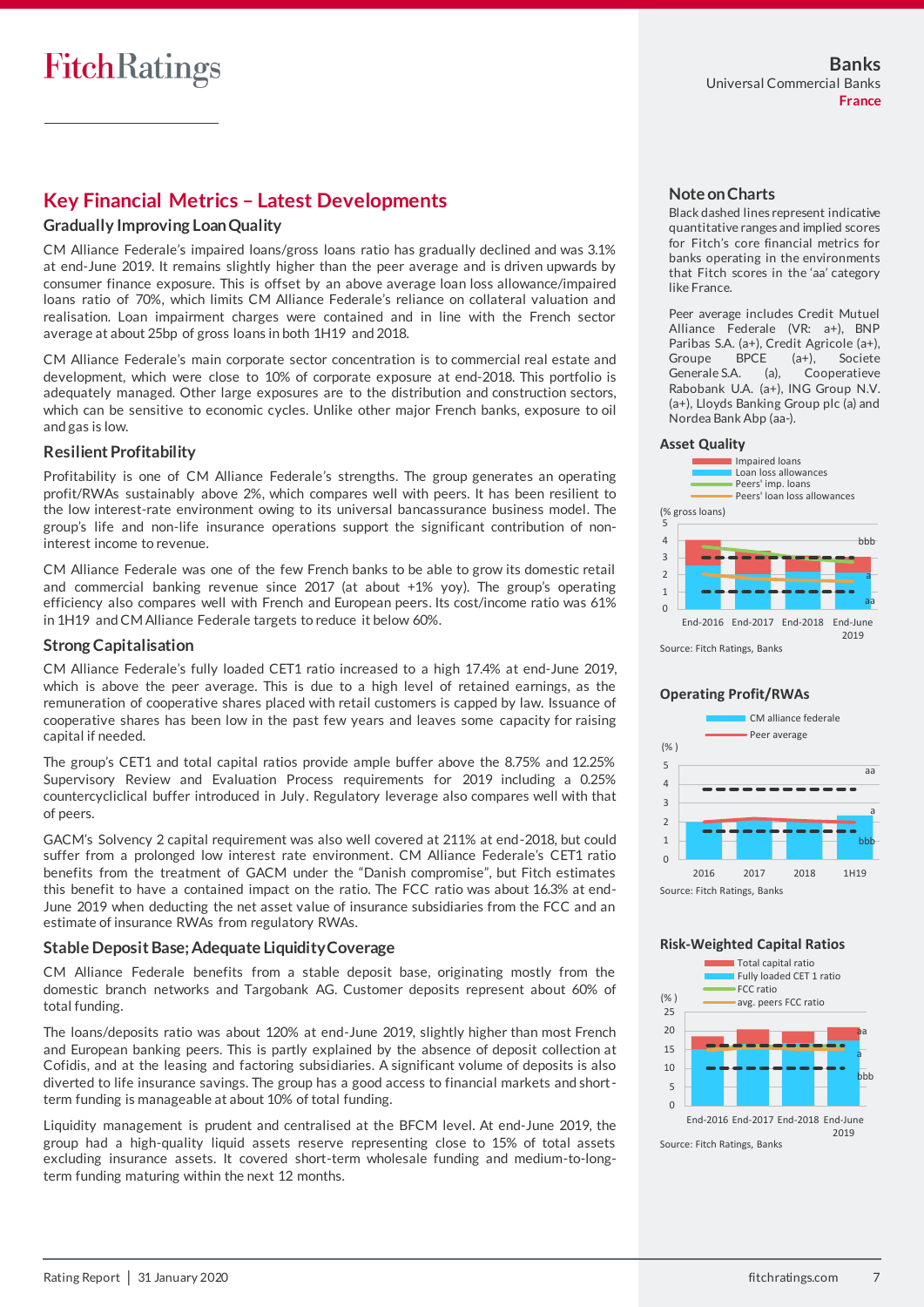# **Sovereign Support Assessment**

| <b>Support Rating Floor</b>                                               |          |                | Value     |
|---------------------------------------------------------------------------|----------|----------------|-----------|
| Typical D-SIB SRF for sovereign's rating level (assuming high propensity) |          |                | A or A-   |
| Actual country D-SIB SRF                                                  |          |                | <b>NF</b> |
| <b>Support Rating Floor:</b>                                              |          |                | <b>NF</b> |
| <b>Support Factors</b>                                                    | Positive | <b>Neutral</b> | Negative  |
| Sovereign ability to support system                                       |          |                |           |
| Size of banking system relative to economy                                |          |                |           |
| Size of potential problem                                                 |          |                |           |
| Structure of banking system                                               |          |                |           |
| Liability structure of banking system                                     |          |                |           |
| Sovereign financial flexibility (for rating level)                        |          |                |           |
| Sovereign propensity to support system                                    |          |                |           |
| Resolution legislation with senior debt bail-in                           |          |                |           |
| Track record of banking sector support                                    |          |                |           |
| Government statements of support                                          |          |                |           |
| Sovereign propensity to support bank                                      |          |                |           |
| Systemic importance                                                       |          |                |           |
| Liability structure of bank                                               |          |                |           |
| Ownership                                                                 |          |                |           |
| Specifics of bank failure                                                 |          |                |           |
| Policy banks                                                              |          |                |           |
| Policy role                                                               |          |                |           |
| Funding guarantees and legal status                                       |          |                |           |
| Government ownership                                                      |          |                |           |
|                                                                           |          |                |           |

### **No Reliance on Sovereign Support**

CM Alliance Federale, BFCM and CIC's Support Ratings of '5' and Support Rating Floors of 'No Floor' reflect Fitch's view that although possible, sovereign support cannot be relied on. Legislative, regulatory and policy initiatives, including the implementation of the EU's Bank Recovery and Resolution Directive, have substantially reduced the likelihood of sovereign support for EU commercial banks in general, in our view. This implies that senior creditors would probably be required to participate in losses, if necessary, instead of, or ahead of, the bank receiving sovereign support, despite CM's systemic importance.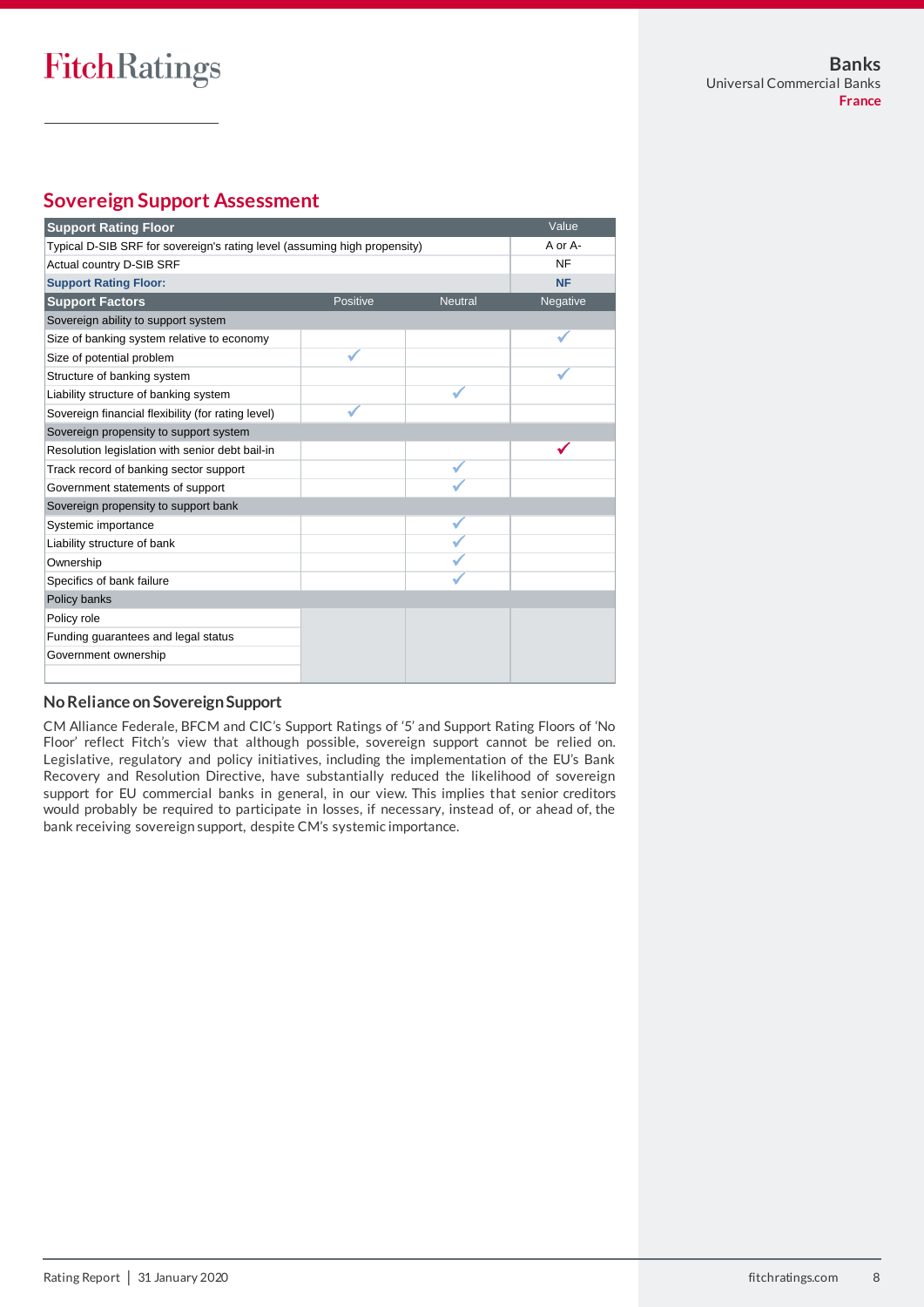## **Environmental, Social and Governance (ESG) Considerations**

#### FitchRatings **Credit Mutuel Alliance Federale**

### **Credit-Relevant ESG Derivation**

| Credit Mutuel Alliance Federale has 5 ESG potential rating drivers                                                                                                                               |                                                              |               |  |  |
|--------------------------------------------------------------------------------------------------------------------------------------------------------------------------------------------------|--------------------------------------------------------------|---------------|--|--|
| Credit Mutuel Alliance Federale has exposure to compliance risks including fair lending practices, mis-selling, repossession/foreclosure practices, consumer data protection (data security) but |                                                              |               |  |  |
| this has very low impact on the rating.                                                                                                                                                          |                                                              |               |  |  |
| Governance is minimally relevant to the rating and is not currently a driver.                                                                                                                    |                                                              | <b>issues</b> |  |  |
|                                                                                                                                                                                                  | key driver<br>issues<br>driver<br>potential driver<br>issues |               |  |  |
|                                                                                                                                                                                                  |                                                              |               |  |  |
|                                                                                                                                                                                                  |                                                              |               |  |  |
|                                                                                                                                                                                                  |                                                              |               |  |  |

Management & Strategy

#### **Environmental (E)**

Financial Transparency

3

 $\frac{1}{2}$   $\frac{1}{2}$   $\leq$ 

| L                                                             |                |                                                                                                                                                          |                                                                         |                         |                |
|---------------------------------------------------------------|----------------|----------------------------------------------------------------------------------------------------------------------------------------------------------|-------------------------------------------------------------------------|-------------------------|----------------|
| <b>General Issues</b>                                         | E Score        | <b>Sector-Specific Issues</b>                                                                                                                            | Reference                                                               |                         | <b>E</b> Scale |
| GHG Emissions & Air Quality                                   | $\overline{1}$ | n.a.                                                                                                                                                     | n.a.                                                                    | 5                       |                |
| <b>Energy Management</b>                                      |                | n.a.                                                                                                                                                     | n.a.                                                                    | 4                       |                |
| Water & Wastewater Management                                 |                | n.a.                                                                                                                                                     | n.a.                                                                    | 3                       |                |
| Waste & Hazardous Materials<br>Management; Ecological Impacts |                | n.a.                                                                                                                                                     | n.a.                                                                    | $\overline{\mathbf{z}}$ |                |
| <b>Exposure to Environmental</b><br>Impacts                   | $\overline{2}$ | Impact of extreme weather events on assets and/or operations and<br>corresponding risk appetite & management; catastrophe risk; credit<br>concentrations | Company Profile; Management &<br>Strategy; Risk Appetite; Asset Quality |                         |                |
| Social (S)                                                    |                |                                                                                                                                                          |                                                                         |                         |                |

| <b>General Issues</b>                                            | <b>S</b> Score           | <b>Sector-Specific Issues</b>                                                                                                                                                                             | Reference                                                                          |                          | <b>S</b> Scale |
|------------------------------------------------------------------|--------------------------|-----------------------------------------------------------------------------------------------------------------------------------------------------------------------------------------------------------|------------------------------------------------------------------------------------|--------------------------|----------------|
| Human Rights, Community<br>Relations, Access & Affordability     | $\overline{\mathbf{c}}$  | Services for underbanked and underserved communities: SME and<br>community development programs; financial literacy programs                                                                              | Company Profile; Management &<br>Strategy; Risk Appetite                           | 5                        |                |
| Customer Welfare - Fair<br>Messaging, Privacy & Data<br>Security | 3                        | Compliance risks including fair lending practices, mis-selling,<br>repossession/foreclosure practices, consumer data protection (data<br>security)                                                        | Operating Environment; Company<br>Profile; Management & Strategy; Risk<br>Appetite | $\Delta$                 |                |
| Labor Relations & Practices                                      | $\overline{\mathcal{L}}$ | Impact of labor negotiations, including board/employee compensation<br>and composition                                                                                                                    | Company Profile; Management &<br>Strategy                                          | з                        |                |
| <b>Employee Wellbeing</b>                                        |                          | n.a.                                                                                                                                                                                                      | n.a.                                                                               | $\overline{\phantom{0}}$ |                |
| <b>Exposure to Social Impacts</b>                                | $\overline{2}$           | Shift in social or consumer preferences as a result of an institution's<br>social positions, or social and/or political disapproval of core banking<br>practices                                          | Company Profile; Financial Profile                                                 |                          |                |
| <b>Governance (G)</b>                                            |                          |                                                                                                                                                                                                           |                                                                                    |                          |                |
| <b>General Issues</b>                                            | <b>G</b> Score           | <b>Sector-Specific Issues</b>                                                                                                                                                                             | Reference                                                                          |                          | <b>G</b> Scale |
| <b>Management Strategy</b>                                       | 3                        | Operational implementation of strategy                                                                                                                                                                    | Management & Strategy                                                              | E                        |                |
| Governance Structure                                             | 3                        | Board independence and effectiveness; ownership concentration;<br>protection of creditor/stakeholder rights; legal /compliance risks;<br>business continuity; key person risk; related party transactions | Management & Strategy; Earnings &<br>Profitability; Capitalisation &<br>Leverage   | $\Delta$                 |                |
| <b>Group Structure</b>                                           | 3                        | Organizational structure; appropriateness relative to business model;<br>opacity; intra-group dynamics; ownership                                                                                         | Company Profile                                                                    | $\mathbf{3}$             |                |

Quality and frequency of financial reporting and auditing processes

CM Alliance Federale's highest level of ESG credit relevance is a score of 3. This means ESG issues are credit neutral or have only a minimal credit impact on the entity, either due to their nature or to the way in which they are being managed by the entity. For more information on our ESG Relevance Scores, visit www.fitchratings.com/esg.

## $\overline{\phantom{0}}$ **How to Read This Page**<br>ESG scores range from 1 to 5 based on a 15-level color gradation. Red (5) is most relevant and green (1) is least

not a rating driver

2 1 The Environmental (Ep, Social (S) and Governance (G) tables break out the individual components of the scale. The left-hand box shows the aggregate E, S, or G score. General Issues are relevant across all markets with Sect

4 issues 5 issues

**The Credit-Relevant ESG Derivation table** shows the overall ESG score. This score signifies the credit relevance of combined E, S and G issues to the entity's credit rating. The three columns to the left of the overall ESG score summarize the issuing entity's sub-component ESG scores. The box on t

**Classification** of ESG issues has been developed from Fitch's sector and sub-sector ratings criteria and the General Issues and the Sector-Specific Issues have been informed with SASB's Materiality Map.

**Sector references** in the scale definitions below refer to Sector as displayed in the Sector Details box on page 1 of the navigator.

|                          | <b>CREDIT-RELEVANT ESG SCALE</b>                                                                                                                                                                    |  |  |  |
|--------------------------|-----------------------------------------------------------------------------------------------------------------------------------------------------------------------------------------------------|--|--|--|
|                          | How relevant are E, S and G issues to the overall credit rating?                                                                                                                                    |  |  |  |
| 5                        | Highly relevant, a key rating driver that has a significant impact on<br>the rating on an individual basis. Equivalent to "higher" relative<br>importance within Navigator.                         |  |  |  |
| $\overline{4}$           | Relevant to rating, not a key rating driver but has an impact on the<br>rating in combination with other factors. Equivalent to "moderate"<br>relative importance within Navigator.                 |  |  |  |
| $\overline{3}$           | Minimally relevant to rating, either very low impact or actively<br>managed in a way that results in no impact on the entity rating.<br>Equivalent to "lower" relative importance within Navigator. |  |  |  |
| $\overline{\phantom{0}}$ | Irrelevant to the entity rating but relevant to the sector.                                                                                                                                         |  |  |  |
| 1                        | Irrelevant to the entity rating and irrelevant to the sector.                                                                                                                                       |  |  |  |

### **Banks Ratings Navigator Overall ESG Scale**

2 1